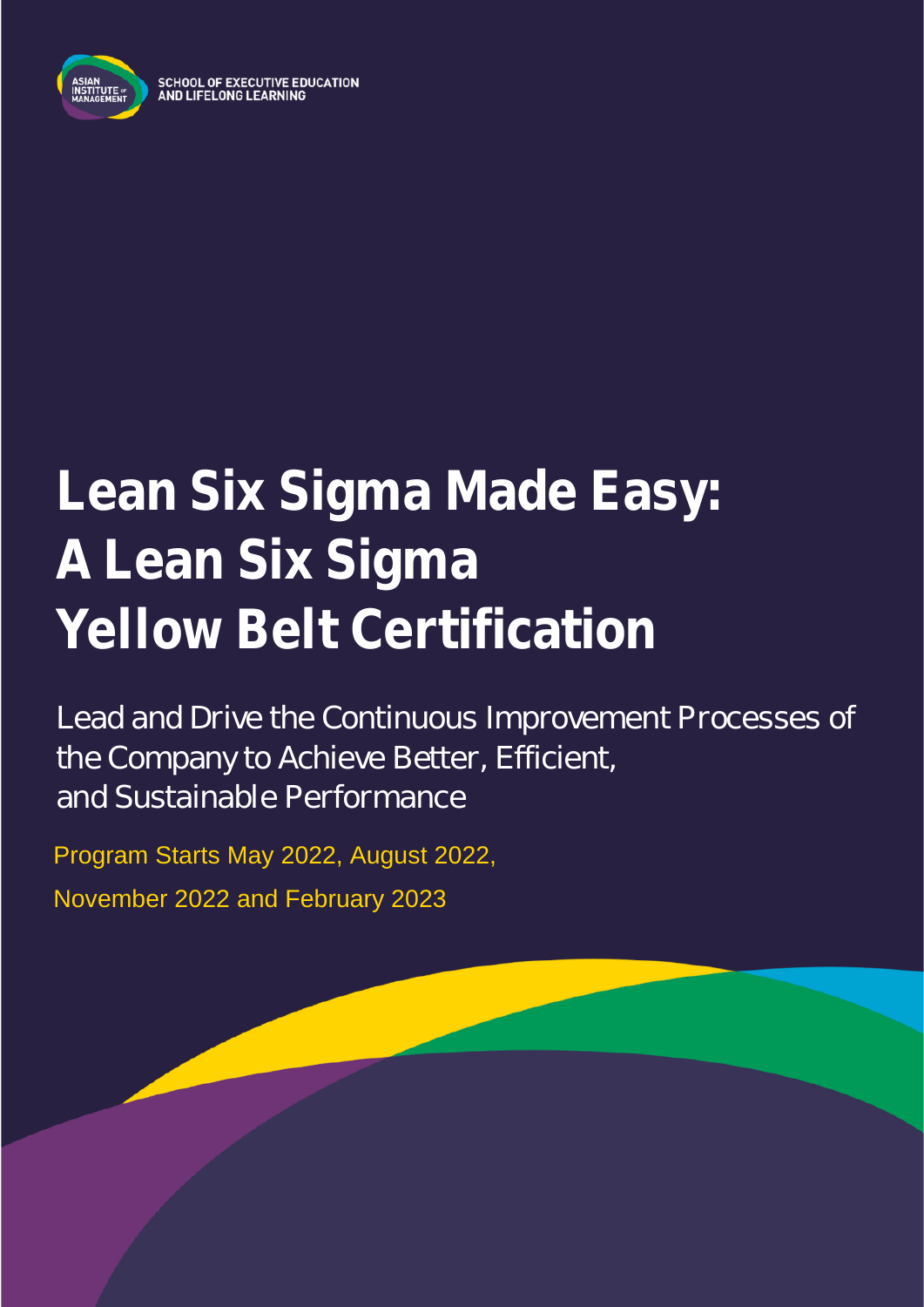

### **Lean Six Sigma Made Easy: A Lean Six Sigma Yellow Belt Certification**

Lead and Drive the Continuous Improvement Processes of the Company to Achieve Better, Efficient, and Sustainable Performance

### **OVERVIEW PROGRAM SCHEDULE**

An organization's ability to learn, and translate that learning into action rapidly, is the ultimate competitive advantage. The Six Sigma framework can unleash the possibilities and discover the sources of competitive advantage for the company.

Six Sigma practitioners are ranked according to "belts," a term borrowed from Karate. The yellow belt is the first rank applicable for those who would like to start practicing Six Sigma in their operations, business, and profession. In this program, participants will learn leadingedge Lean Six Sigma framework, methodology, and tools. And your learnings will not only be useful for your company's operations but to your professional career as well.

The Lean Six Sigma Made Easy: A Lean Six Sigma Yellow Belt Certification Online Training Program provides an introduction to process management and essential tools of Six Sigma. This training equips participants with a robust understanding of the framework, metrics, tools, techniques, and primary improvement methodologies. This three half-day online course is designed to guide participants on how to integrate Six Sigma methodologies for the improvement of operational aspects and transactional systems to drive business results and meet customer expectations.

Lean Six Sigma Yellow Belt (LSSYB) is an execution technique adopted by frontliners or those directly involved in the job to put into action the strategy of continuous improvement with sponsorship from the top.

LSSYB is the quickest and most impactful approach to eliminate or reduce non-value adding activities in the company's processes and business model. The process flow will be smoother, responsive, and faster - resulting to cost savings, productivity, efficiency, and improved customer satisfaction both internally and externally.

Participants will be studying various case studies, and examples of the DMAIC (D-Define, M-Measure, A-Analyze, I-Identify, C-Control) methodology. Participants will not only gain the necessary skills to identify, monitor, and control wastages in their own processes but also, they will be prepared to provide feedback to management on next-level system projects.

#### **PROGRAM OBJECTIVES**

- Understand how Lean Six Sigma Yellow Belt (LSSYB) can improve processes in the organization to achieve a competitive advantage.
- Learn and apply the LSSYB techniques by identifying and then eliminating wasteful activities to improve flow.
- Equip participants with individual skills in critical thinking and problem solving as applied in business operations.
- Undergo process and implementation of a Yellow Belt project

#### **FOR INQUIRIES:**

School of Executive Education and Lifelong Learning, Asian Institute of Management Eugenio Lopez Foundation Building, Joseph R. McMicking Campus 123 Paseo de Roxas, Makati City Philippines 1229 [SEELL@aim.edu](mailto:SEELL@aim.edu) | +632 8892 4011 | www.aim.edu

May 17, 19, 24, 26, 2022

August 22, 25, 30, Sept 1, 2022

November 17, 22, 24, 29, 2022

Feb 2,7, 9, 14, 2023

1:30 PM to 5:00 PM (GMT+08) on all dates

**PROGRAM FORMAT** Delivered online via live virtual interactive sessions in Zoom

With a scheduled coaching feedback session for a Yellow Belt project

Certification of Training will be awarded to compliance to attendance requirement

Completion of a Yellow Belt project will be awarded a Yellow Belt Certification

Yellow Belt Alumni may pursue Green Belt Certification next for a discounted fee of PHP 50,000.00 only or a Black Belt Certification for a discounted fee of PHP 150,000.00 only. If enrolled in the latter, participants may skip Yellow Belt sessions discussed in the Black Belt Program.

**PROGRAM FEE**

PHP 23,000.00 or USD 460.00\* \*Based on USD 1 = PHP 50. The prevailing exchange rate at the date of payment may apply.

Let us know if you are interested to avail of early bird/group discount or discuss payment terms.

#### **YOUR PROGRAM FACULTY**



 **Edgar D. Flores** Adjunct Faculty Asian Institute of Management To find out how you can participate, contact us at or

#### [SEELL@aim.edu](mailto:SEELL@aim.edu)

<https://go.aim.edu/seellinquiries>

<https://go.aim.edu/seellprogramcalendar>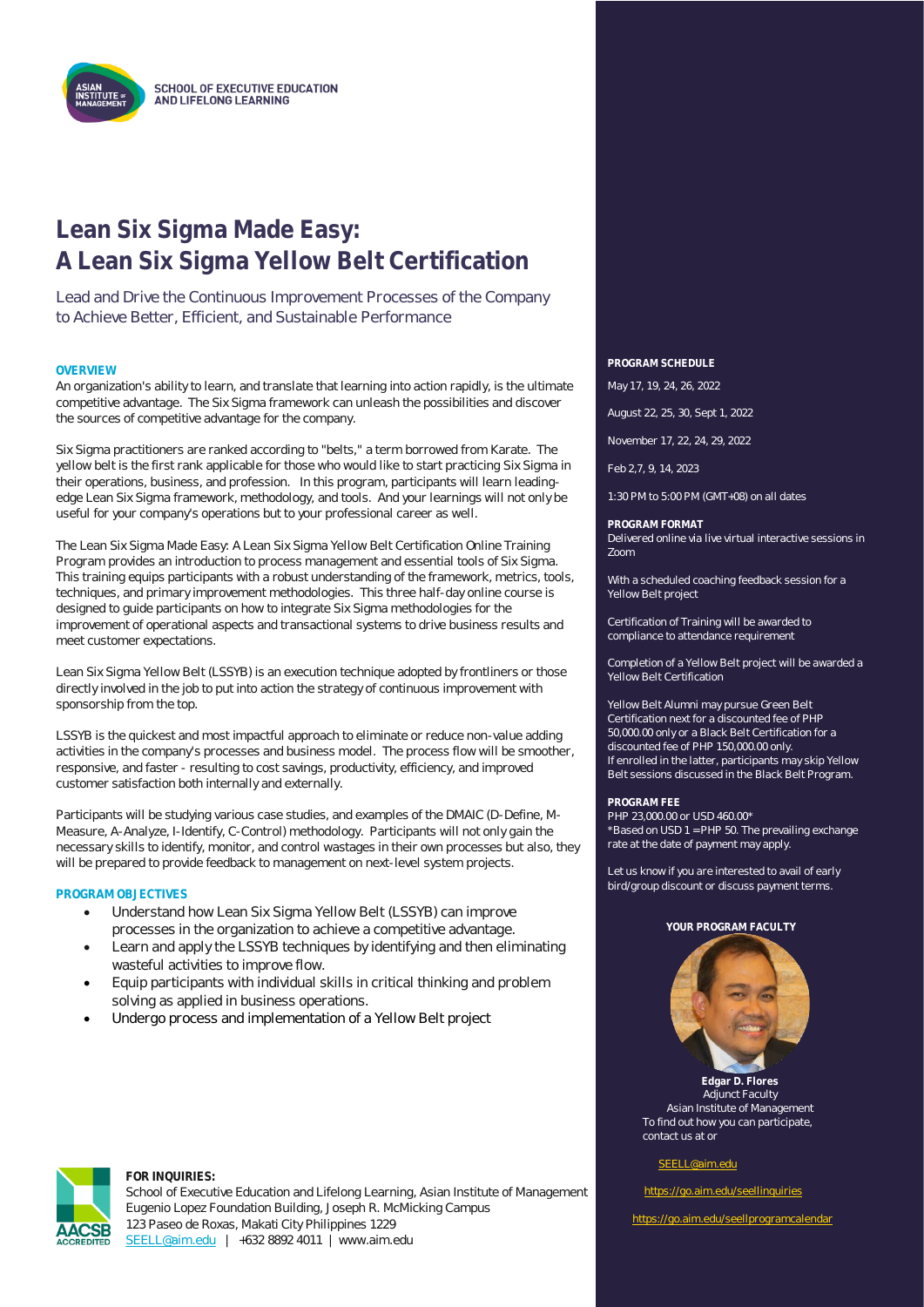

#### **WHAT YOU WILL LEARN**

- The YB-DMAIC Roadmap made easy
- Understanding the 5 principles of Lean (Customer Value, Value Stream, Pull, Flow, and Perfection)
- Project definition (i.e., Project charter)
- Understanding the Voice of the Customer and Critical to Quality
- Basic Statistics (i.e. Descriptive Statistics)
- Understanding the high-level map (I.e., SIPOC Map)
- Understanding the As-Is detailed process map (i.e., Cross-functional deployment map/VSM)
- Understanding the DATA ( (e.g. Basic descriptive stats, Pareto Chart, Time series chart)
- Identification of process wastes
- Identify top root causes (i.e., Cause and Effect Diagram, 5Whys)
- Benefit Assessment in Lean Six Sigma Project
- Brainstorming Technique
- Solutions prioritization matrix, Impact and Effort grid
- Pilot study
- Control Plan
- Visual management system
- Individual control chart

### **KEY BENEFITS**

- Increased people's capability in driving process improvements
- Strengthen critical thinking and problem-solving skill
- Learn how to put into action a structured approach of problem-solving on an actual live work
- Incremental improvements of people when summed up becomes a considerable improvement of the company

#### **WHO SHOULD ATTEND**

This program is recommended for all employees who are given the responsibility to improve the processes of the company, particularly those that are connected with customer experience. They can be specialists, managers, supervisors, engineers, or team leaders who need to drive the improvement and innovation initiatives to execution aligned to the company strategy.



**FOR INQUIRIES:** School of Executive Education and Lifelong Learning, Asian Institute of Management Eugenio Lopez Foundation Building, Joseph R. McMicking Campus 123 Paseo de Roxas, Makati City Philippines 1229 [SEELL@aim.edu](mailto:SEELL@aim.edu) | +632 8892 4011 | www.aim.edu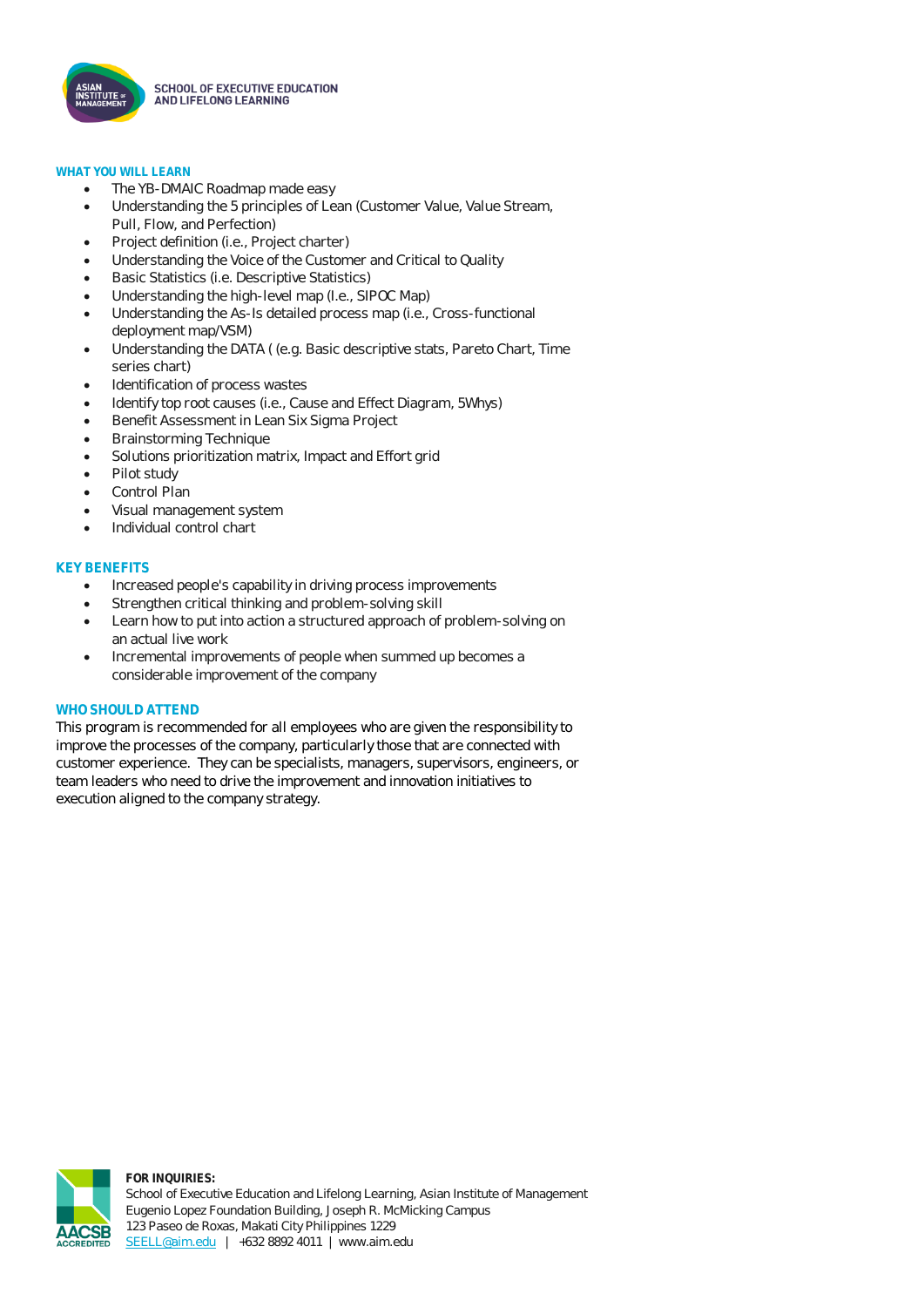

# **Your Program Faculty**



**Edgar D. Flores** Adjunct Faculty Asian Institute of Management

Ed Flores is a project manager, coach, consultant, trainer, leader and mentor of continuous improvement for many years in multi-national companies like in Mitsumi, Essilor, Pfizer and Shell with project experiences across various industries and functions like in manufacturing, BPO, pharmaceutical, finance, sales, marketing, operations, logistics, HR, IT and procurement.

A practicing Master Black Belt, Ed is instrumental in the deployment of continuous improvement program in ESSILOR-OPTODEV manufacturing plants, in Pfizer in all its commercial operations offices located in 13 countries of Asia, and in Shell in its finance operations also in Asia region. Apart from being an adjunct professor at AIM, Ed is also a Lean Trainer at the Philippine Institute of Supply Management, and the Founder Managing Consultant of INNOSIGMA Consulting.



**FOR INQUIRIES:** School of Executive Education and Lifelong Learning, Asian Institute of Management Eugenio Lopez Foundation Building, Joseph R. McMicking Campus 123 Paseo de Roxas, Makati City Philippines 1229 [SEELL@aim.edu](mailto:SEELL@aim.edu) | +632 8892 4011 | www.aim.edu